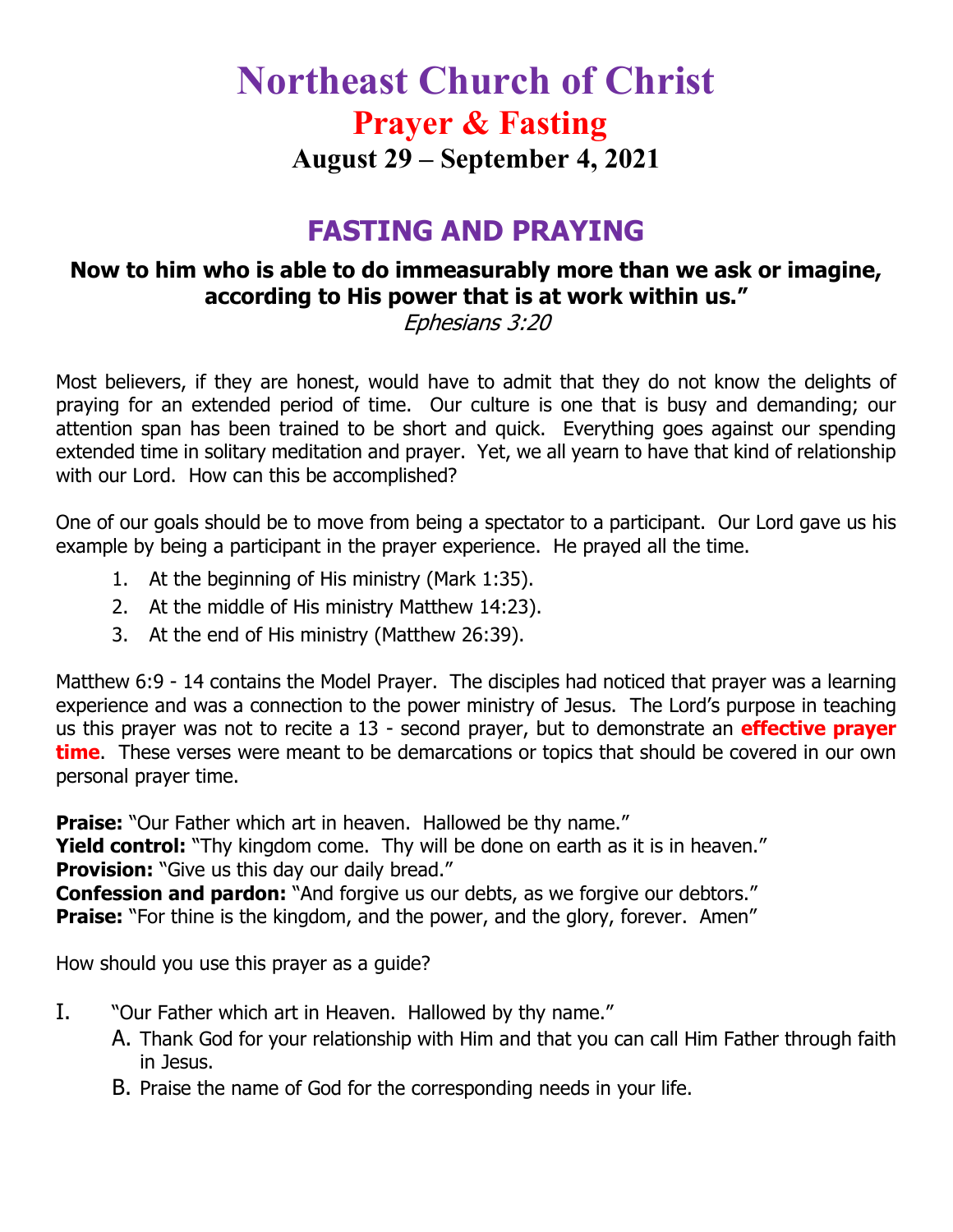| <b>Elohim</b>         | God of creation $-$ Gen. 9:15 - 16                    |
|-----------------------|-------------------------------------------------------|
| <b>Jehovah</b>        | God of never ending love $-$ Ex. 34:5 - 7             |
| El Shaddai            | God Almighty who is able $-$ Gen. 17:1 - 2            |
| Jehovah-Shalom        | God of oneness, congruency, peace $-$ Deut. 6:4 - 5   |
| Jehovah-Hesed         | God of Steadfast love, mercy - Lam. 3:22 - 24         |
| Jehovah-Rophe         | God who cures, heals, restores $-$ Ex. 15:22 - 26     |
| Jehovah-Jireh         | God who will provide $-$ Gen 22:1 - 15                |
| <b>Jehovah-Niss</b> i | God who protects/fights our battles - 2Chr. 20:1 - 19 |

- II. "Thy kingdom come. Thy will be done on earth, as it is in heaven."
	- A. Yourself yield control daily
	- B. Your family (spouse, children)
	- C. Your church (pastor, leadership, ministry)
	- D. Your community
- III. "Give us this day our daily bread."
	- A. Be in God's will
		- 1. Am I in fellowship with Jesus?
		- 2. Am I in fellowship with the church?
		- 3. Am I practicing biblical, balanced, diligent work habits?
		- 4. Am I obedient in the use of my time, money, and abilities?
	- B. Pray for specific needs
	- C. Don't stop praying for these needs until you get an answer
- IV. "And forgive us our debts, as we forgive our debtors."
	- A. Confess all known sins and ask God to forgive you
	- B. Forgive and release others
	- C. Set your will to forgive those who sin against you
- V. "And lead us not into temptation, but deliver us from the evil one."
	- A. Put on the whole armor of God (protection for inside) Ephesians 6:14 17
		- 1. The belt of truth
		- 2. The breastplate of righteousness
		- 3. The feet shod with preparation for the Gospel of Peace
		- 4. The shield of faith
		- 5. The helmet of salvation
		- 6. The sword of the spirit
	- B. Pray for a hedge of protection (protection from the outside)
- VI. "For thine is the kingdom, and the power, and the glory forever. Amen."
	- A. I will be controlled by the will of God (kingdom)
	- B. I will be confident in the power of God (power)
	- C. I will be concerned for the glory of God (glory)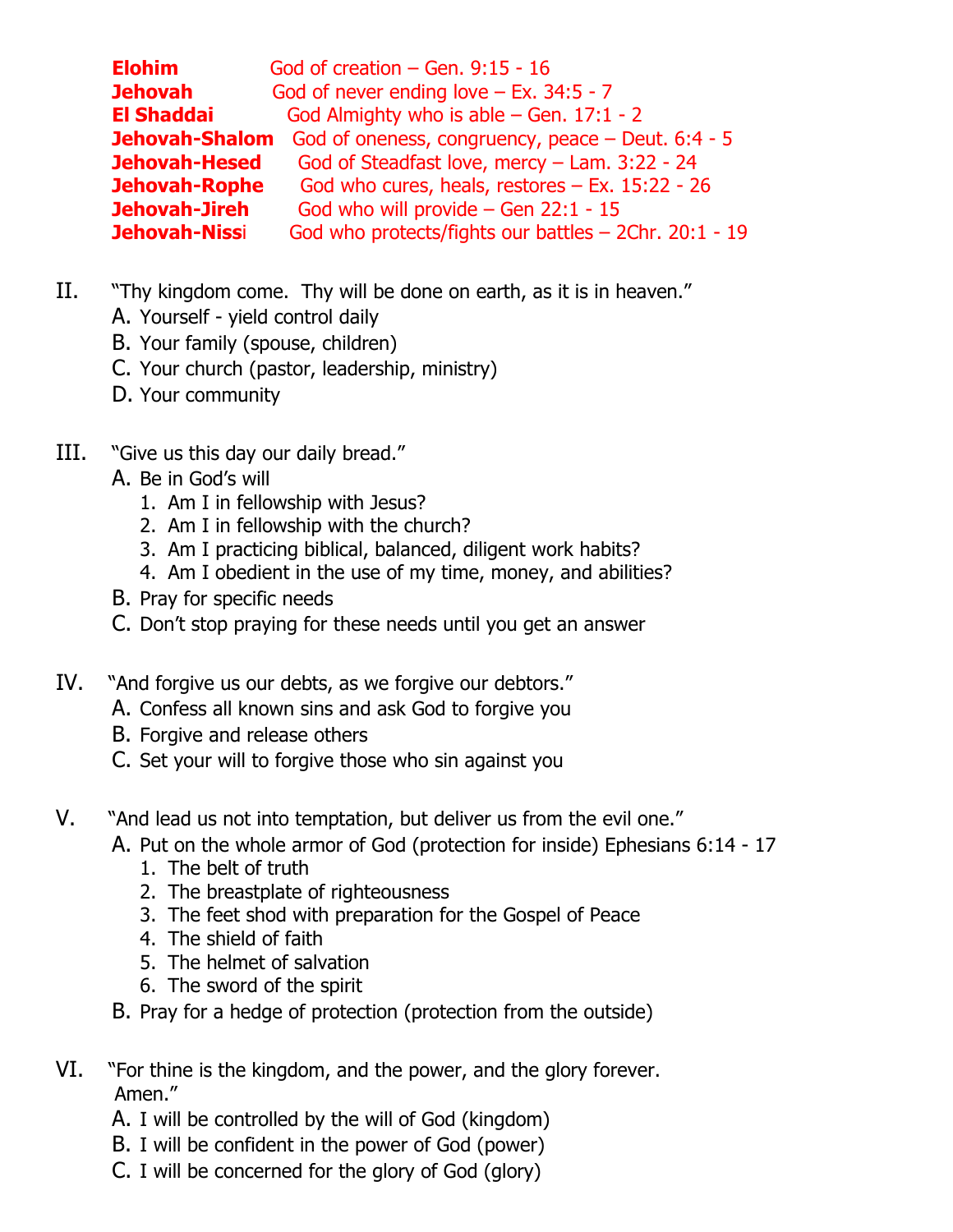Below is the prayer Macro Devotional tool. It is an aid in keeping you focused especially in this time of temptation and distraction, as you empty your spirit, soul and body. It encourages daily journaling (note the word "today" at the end of each acronym) but most importantly nurtures in our spirit the scripture "pray without ceasing." (1 Thessalonians 5:17). Imagine being filled with the presence and power of God as we remain in a state of constant prayer daily, moment by moment.

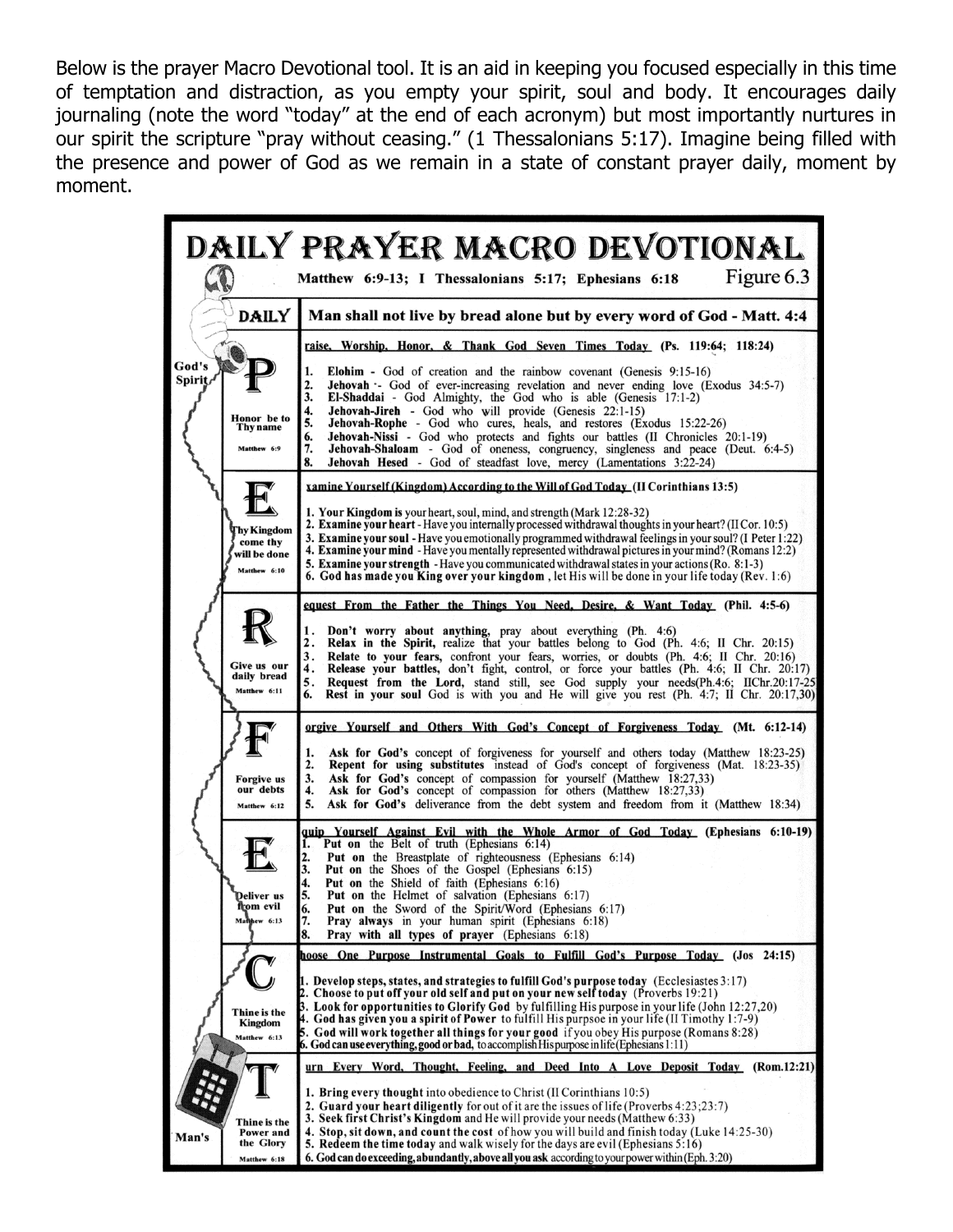## **SHORT COURSE ON FASTING**

In over fifty references to fasting in the Old and New Testaments, there is no specific command to fast, with the exception of the Day of Atonement for the Jews. In the New Testament it was assumed that fasting would be a part of the normal devotional life of the believer.

Matthew 6:16 When you fast, do not look somber as the hypocrites do, for they disfigure their faces to show men they are fasting. I tell you the truth; they have received their reward in full.

Matthew 9:15 Jesus answered, "How can the guests of the bridegroom mourn while he is with them? The time will come when the bridegroom will be taken from them; then they will fast."

If these verses indicate that fasting should be a normal discipline in the church (and the numerous examples of fasting support the idea), then what does it mean to fast? What is the purpose of fasting? And how does one go about fasting?

- 1. Definition of -- "Fasting" going without food and sometimes water voluntarily, generally for religious purposes. There are four types of fasts referred to in the Bible. (see Master Cleanse Recipe Below)
	- a. Normal fast, going without food for up to 40 days (Ex. 34:28, Ezra 8:21, 23; Dan. 6:18; Luke 2:37; Mark 2:18; Matt. 4:2; Acts 13:2-3, 14:23 and others).
	- b. Partial fast, abstaining from certain foods (Daniel 10:3)
	- c. Absolute fast, going without food or water no more than 3 days (Esther 4:16, this is very rare in the Bible).
	- d. Voluntary group fast, called for a specific reason for a specific group of people (1 Samuel 7:6; 2 Chronicles 20:3; Jonah 3:5 and others).
- 2. Purpose of Fasting
	- a. Worship it must be God-centered, God-initiated, and God-ordained.
	- b. At times, fasting is an expression of distress, grief, or repentance.
	- c. Fasting is a preparation for God to give guidance and renewal (Daniel 9; Ex. 24).
	- d. Fasting reveals the things that control us and hinder our intimacy with God.
	- e. Fasting reminds us that we are sustained "by every word that proceeds from the mouth of God."
	- f. Fasting helps keep our balance in life (1 Corinthians 9:27; Psalm 35:13).
- 3. Practice of Fasting
	- a. For an occasional fast, eat a light meal (fruit, vegetables, yogurt, etc.) prior to beginning. Drink a lot of water. Skip 2-3 meals and break the fast with fruit juices followed by a light meal. Avoid oils, dressings and starch for a couple of meals.
	- b. When starting a regular discipline of fasting, begin slowly with a partial 24-hour (2 meal) fast once a week for several weeks while drinking fruit juices
	- c. Monitor your inner attitudes and maintain a worshipful attitude.
	- d. Break the fast with a light meal of fruits and vegetables.